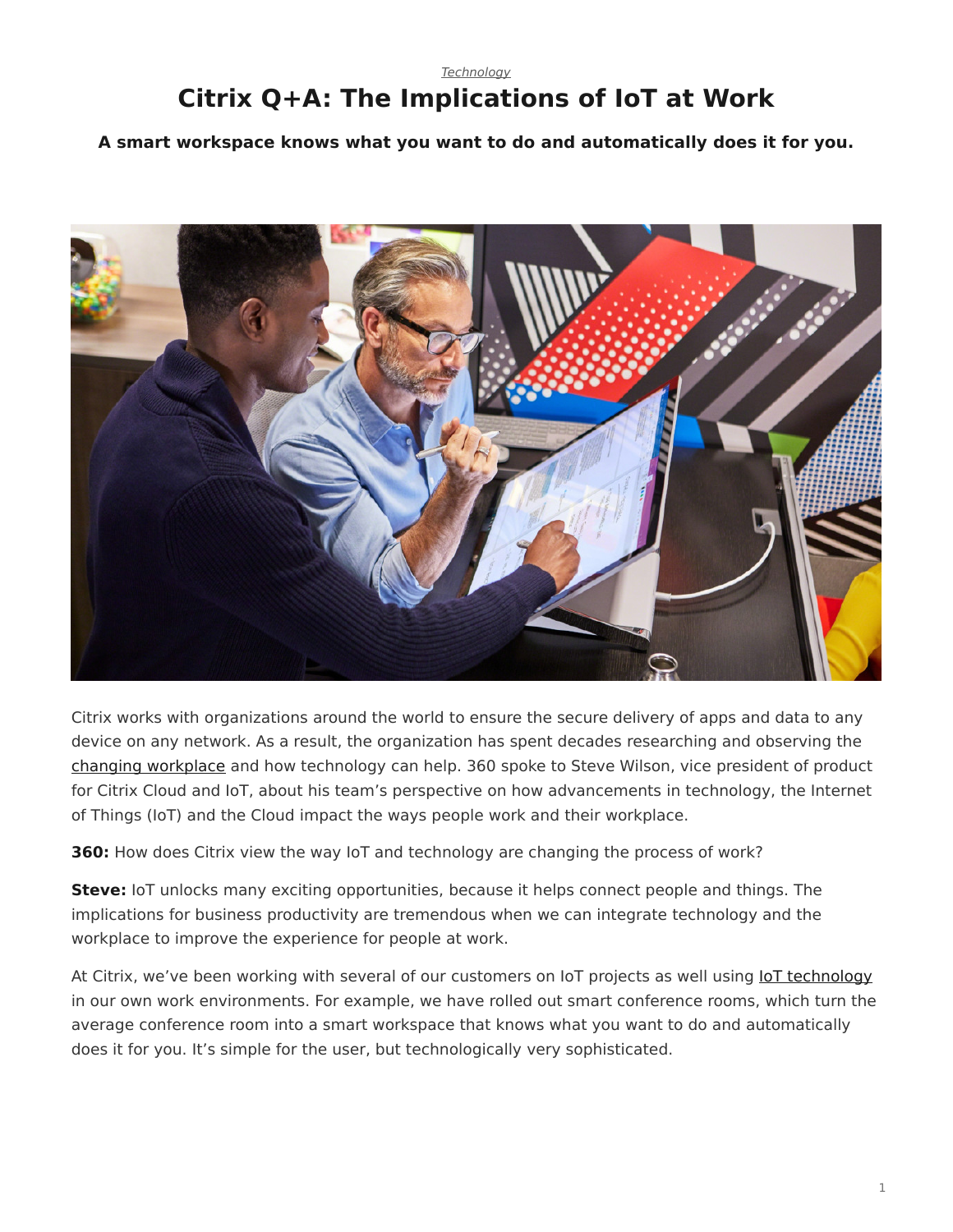The smart conference room bridges the physical devices in the room like screen, lighting and speakerphone with your existing IT infrastructure (such as Citrix XenApp, Microsoft Active Directory and Microsoft Exchange) to get multi-location meetings and presentations started much more quickly eliminating all the repetitive and error-prone typical meeting start up procedures. We estimate we're saving between \$50 and \$100 in previously lost worker productivity for every meeting that incorporates this technology.

**360:** How does Citrix integrate technology and the work environment?

**Steve:** At Citrix, product design related to IoT is all about the user experience. We are building technology, but in the end, it is about bringing people contextually appropriate experiences to make their lives better. IoT is not an isolated thing or "a trend." IoT concepts are being integrated into all Citrix products. From a design perspective, design isn't limited to the screen in front of you. In fact, it is the culmination of all of the screens a human interacts with, whether it's a mobile device or laptop, and it is not static, but rather it moves with you. If you have to move from a large team meeting where you are reviewing a concept to a small group space where you are experimenting or prototyping that concept, you shouldn't lose access to your information or work tools. You should always be able to stay in flow and continue to make progress on your work.

**360:** How will IoT change the way people work in the office?

**Steve:** It's already changing the way we work today, but we'll see a more dramatic shift as we progress through what I call the fourth generation user interface. We're used to having a myriad of apps and accessing them through glass screens on our mobile devices or laptops. Now with the advance of IoT and progressive technology such as augmented reality (AR) and virtual reality (VR), these applications are going to interact with the physical environment in new ways. Technology is definitely changing the way we work in the office and the physical environments of our offices themselves.

We're already seeing an effort underway to measure how people use the office and what kinds of tools they need to do their best work. IoT embedded in the workplace can deliver immediate data about what rooms people are choosing and which ones stay empty. Do people want video conferencing or certain types of technology to do their work? When we start to understand what people need, we can create better workplaces and better tools to help them do their best work.

**360:** How do you see technology changing work processes for individuals?

Steve: The environment can start to use more and more context about users and their habits to accelerate productivity. Systems will use context about a user's identity, location and applications to offer tools and options before the end-user even thinks to request them. By leveraging IoT sensor data, network telemetry and machine learning you'll see your work environment anticipate user needs.

**360:** How can technology in the workplace improve collaboration?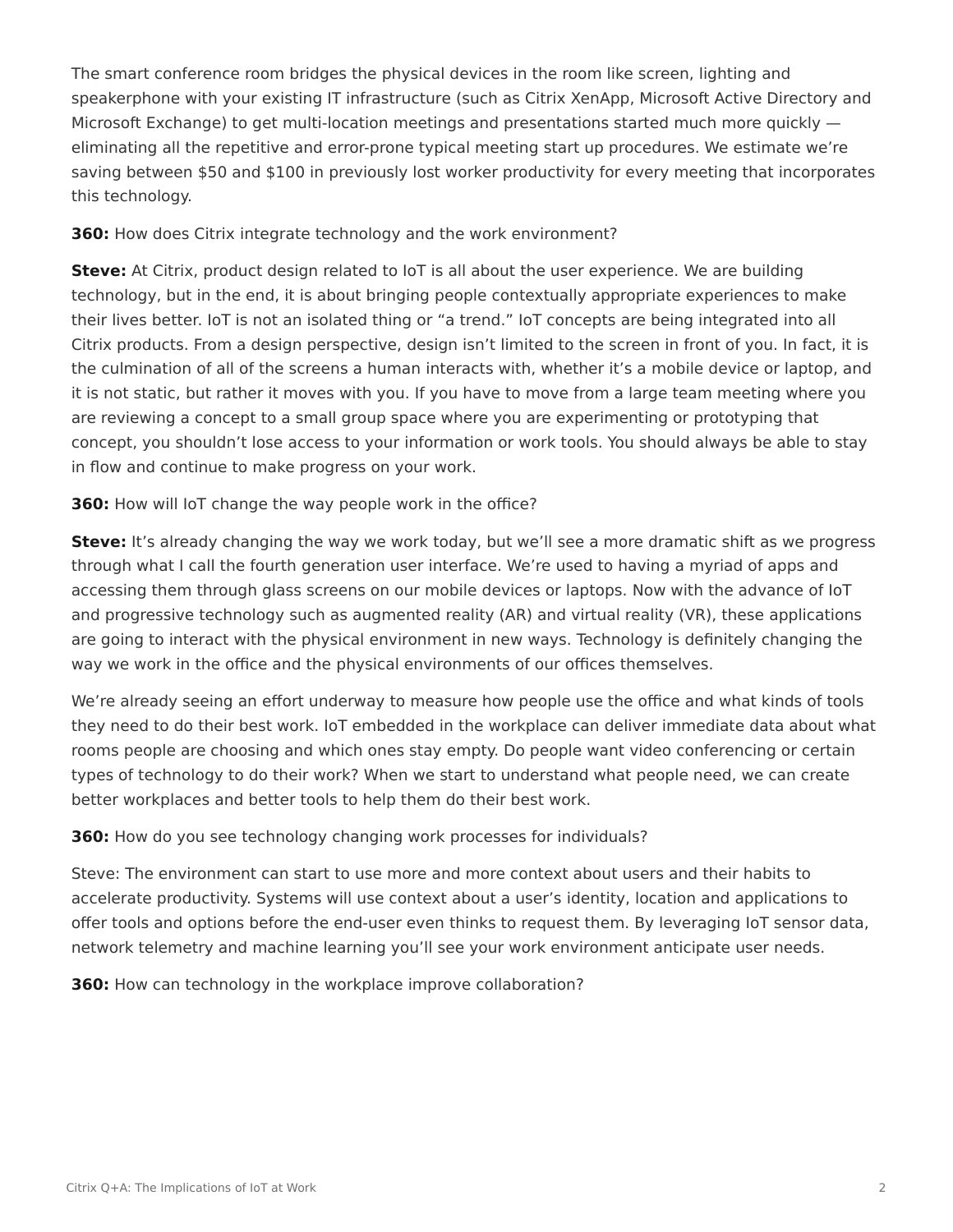**Steve:** It's clear that expertise doesn't just exist in an office, there's a vast array of work that happens outside of the physical workspace. There are statistics that showcase businesses are using an inordinate amount of technology to bring people "together" in the virtual sense – for example, video conferencing enables seamless work from locations across the world.

Flex work is on the rise, but that doesn't mean that these workers have to be isolated. Video conferencing, moving services to the Cloud, being able to access data and files through file sharing technology and the Cloud contribute to a more collaborative workspace. This is also affecting the physical space. We're seeing more open floor plan offices with sound proofed spaces and office IoT for full connectivity. There's a focus on technology-enabled human interaction between employees and virtual technology for immersive collaboration.

**360:** What do you see as the *[future of technology](https://www.steelcase.com/research/podcasts/topics/technology/listen-designing-future-work-technology/)* at work?

**Steve:** A workspace is no longer just a desk, computer and printer. The 21st Century workplace includes evolving interactions between people, technologies and spaces. Businesses are looking for help in creating a flexible, agile workspace to support work that will continuously adapt. Today's employees need a simple way to access all the apps, desktops, files and networks they depend on to be productive. IT needs a simple way to design, deploy and manage the conditions that grant contextual access. And businesses need a virtual perimeter around it all, locking the data in and the bad guys out.

For more information about how the role of the IT professional is changing and the impact on the work environment, read [The Race to Digitize](https://www.steelcase.com/research/articles/topics/technology/race-digitize/) in 360 Magazine.



Steve Wilson is responsible for overall strategy, vision and product management for how Citrix moves product lines and customers to the cloud. Wilson's team adds advanced analytics, artificial intelligence (AI) and IoT capabilities to the cloud offerings to create the most advanced cloud for powering company's digital workspaces.

## **[+About Steelcase](https://www.steelcase.com/discover/steelcase/our-company/)**

## **[+Customer Care](#page-0-0)**